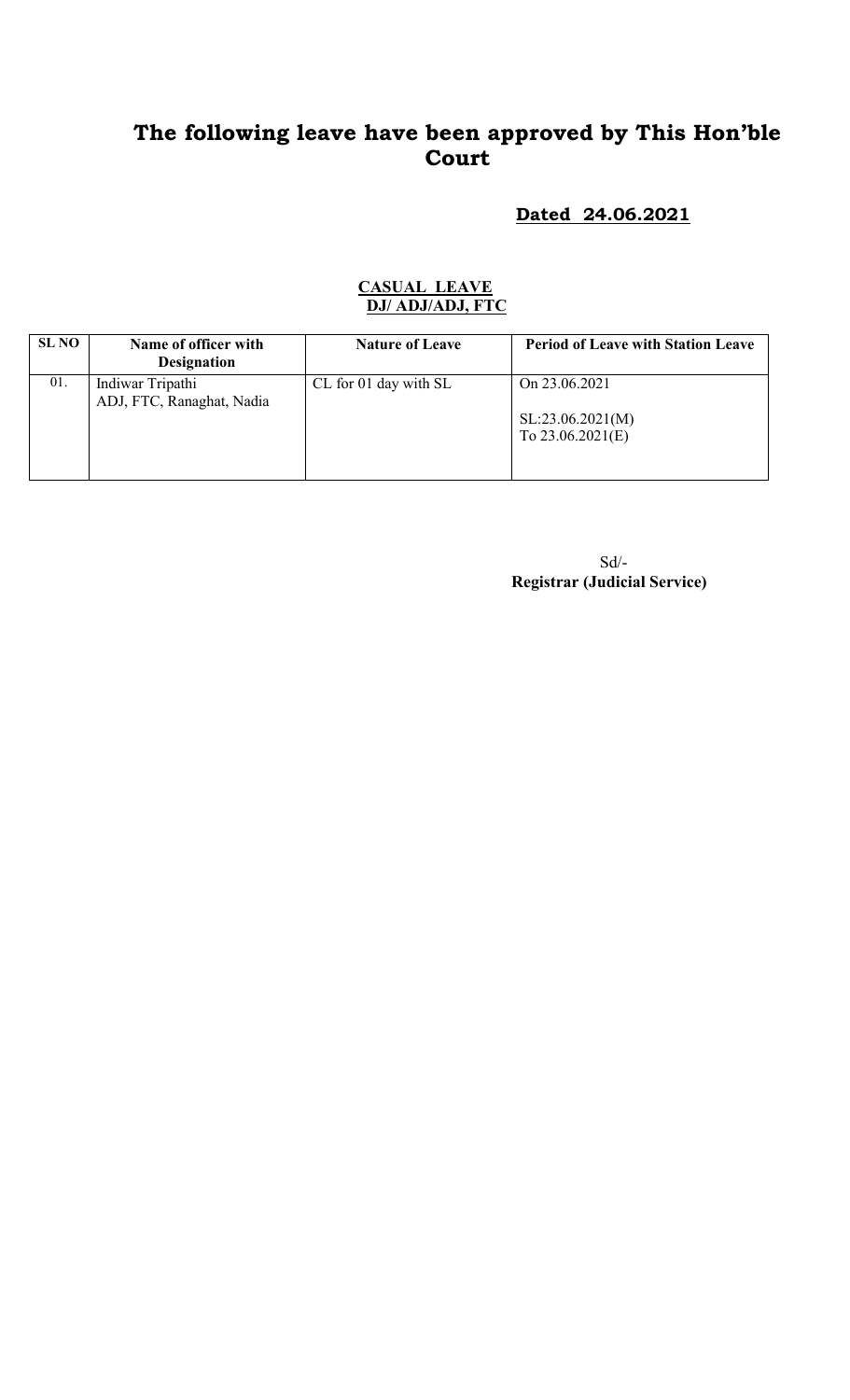# The following leave have been approved by This Hon'ble Court

# Dated 24.06.2021

#### CASUAL LEAVE DJ/ ADJ/ADJ, FTC

| <b>SL NO</b> | Name of officer with<br><b>Designation</b>                           | <b>Nature of Leave</b> | <b>Period of Leave with Station Leave</b>                                               |
|--------------|----------------------------------------------------------------------|------------------------|-----------------------------------------------------------------------------------------|
| 01.          | Priyabrata Datta<br>ADJ, Basirhat, 24pgs(N)                          | <b>Station Leave</b>   | From $25.06.2021(E)$<br>To 28.06.2021(M)                                                |
|              |                                                                      |                        | As 26.06.2021 & 27.06.2021 being Saturday &<br>Sunday                                   |
| 02.          | Bipasha Mondal Das<br>ADJ, FTC-II, Raiganj,<br><b>Uttar Dinajpur</b> | Station Leave          | From $25.06.2021(E)$<br>To 28.06.2021(M)<br>As 26.06.2021 & 27.06.2021 being Saturday & |
|              |                                                                      |                        | Sunday                                                                                  |
| 03.          | Aloke Kumar Choudhury<br>ADJ, FTC-II, Islampur,<br>Uttar Dinajpur    | <b>Station Leave</b>   | From $25.06.2021(E)$<br>To 28.06.2021(M)                                                |
|              |                                                                      |                        | As 26.06.2021 & 27.06.2021 being Saturday &<br>Sunday                                   |
| 04.          | Sri Soumendra Nath Das,<br>DJ, Paschim Medinipur                     | <b>Station Leave</b>   | SL: 26.06.2021(E) to 27.06.2021(E)                                                      |
| 05.          | Anindita Ganguli<br>ADJ, FTC-IV,                                     | CL for 01 day with SL  | On 28.06.2021                                                                           |
|              | Krishnanagar, Nadia                                                  |                        | SL:26.06.2021(M)<br>To 29.06.2021(E)                                                    |
|              |                                                                      |                        | As 26.06.2021 & 27.06.2021 being Saturday &<br>Sunday                                   |
| 06.          | Sandip Karmakar<br>ADJ, FTC-II, Contai, Purba                        | CL for 02 days with SL | On 01.07.2021 & 02.07.2021                                                              |
|              | Medinipur                                                            |                        | SL:30.06.2021(E)<br>To 03.07.2021(M)                                                    |
| 07.          | Subrata Chatterjee<br>ADJ, FTC-I, Purba                              | CL for 01 day with SL  | On 01.07.2021                                                                           |
|              | Bardhaman                                                            |                        | SL:30.06.2021(E)<br>To 02.07.2021(M)                                                    |
| 08.          | Kallol Kumar Das<br>ADJ, 1 <sup>st</sup> Court, Cochbehar<br>(NDPS)  | <b>Station Leave</b>   | From $25.06.2021(E)$<br>To 28.06.2021(M)                                                |
|              |                                                                      |                        | As 26.06.2021 & 27.06.2021 being Saturday &<br>Sunday                                   |

 Sd/- Registrar (Judicial Service)